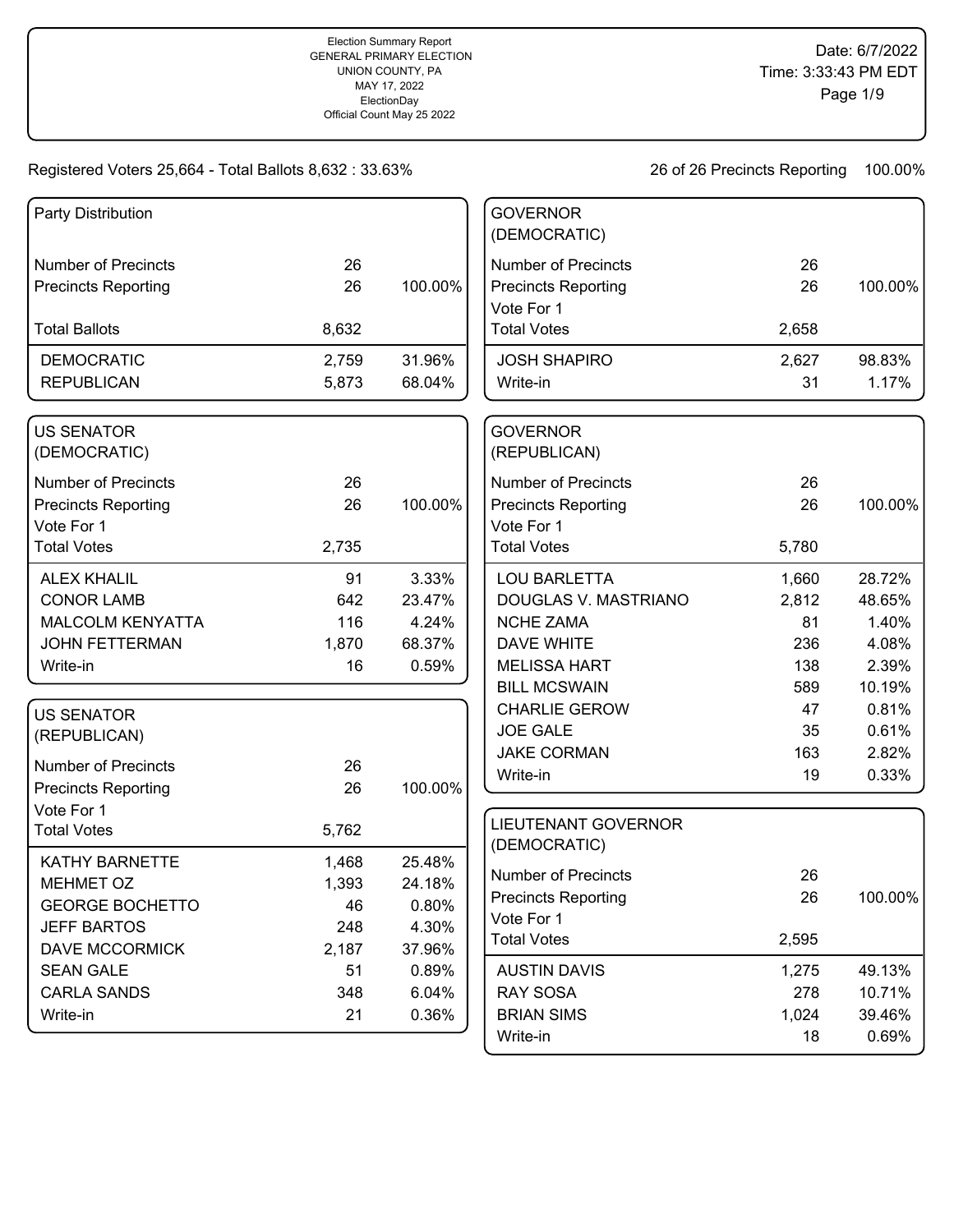## Time: 3:33:43 PM EDT Page 2/9

Date: 6/7/2022

Registered Voters 25,664 - Total Ballots 8,632 : 33.63%

26 of 26 Precincts Reporting 100.00%

Write-in 3 0.31%

| <b>LIEUTENANT GOVERNOR</b><br>(REPUBLICAN)               |          |         | <b>GENERAL ASSEMBLY 76</b><br>(DEMOCRATIC)               |          |         |
|----------------------------------------------------------|----------|---------|----------------------------------------------------------|----------|---------|
| <b>Number of Precincts</b><br><b>Precincts Reporting</b> | 26<br>26 | 100.00% | <b>Number of Precincts</b><br><b>Precincts Reporting</b> | 16<br>16 | 100.00% |
| Vote For 1<br><b>Total Votes</b>                         | 5,247    |         | Vote For 1<br><b>Total Votes</b>                         | 1,320    |         |
| <b>CLARICE SCHILLINGER</b>                               | 597      | 11.38%  | <b>ELIJAH PROBST</b>                                     | 279      | 21.14%  |
| <b>JAMES EARL JONES</b>                                  | 479      | 9.13%   | <b>DENISE MARIS</b>                                      | 1,035    | 78.41%  |
| <b>RICK SACCONE</b>                                      | 449      | 8.56%   | Write-in                                                 | 6        | 0.45%   |
| <b>JOHN BROWN</b>                                        | 187      | 3.56%   |                                                          |          |         |
| <b>CHRIS FRYE</b>                                        | 250      | 4.76%   | <b>GENERAL ASSEMBLY 76</b>                               |          |         |
| <b>JEFF COLEMAN</b>                                      | 738      | 14.07%  | (REPUBLICAN)                                             |          |         |
| <b>RUSS DIAMOND</b>                                      | 332      | 6.33%   | <b>Number of Precincts</b>                               | 16       |         |
| CARRIE LEWIS DELROSSO                                    | 1,523    | 29.03%  |                                                          | 16       | 100.00% |
| <b>TEDDY DANIELS</b>                                     | 665      | 12.67%  | <b>Precincts Reporting</b><br>Vote For 1                 |          |         |
| Write-in                                                 | 27       | 0.51%   | <b>Total Votes</b>                                       | 3,158    |         |
|                                                          |          |         |                                                          |          |         |
| <b>REP IN CONGRESS 15TH</b>                              |          |         | STEPHANIE BOROWICZ                                       | 3,136    | 99.30%  |
| (DEMOCRATIC)                                             |          |         | Write-in                                                 | 22       | 0.70%   |
| <b>Number of Precincts</b>                               | 26       |         |                                                          |          |         |
| <b>Precincts Reporting</b>                               | 26       | 100.00% | <b>GENERAL ASSEMBLY 83</b>                               |          |         |
| Vote For 1                                               |          |         | (DEMOCRATIC)                                             |          |         |
| <b>Total Votes</b>                                       | 533      |         | <b>Number of Precincts</b>                               | 5        |         |
|                                                          |          |         | <b>Precincts Reporting</b>                               | 5        | 100.00% |
| Write-in                                                 | 533      | 100.00% | Vote For 1                                               |          |         |
|                                                          |          |         | <b>Total Votes</b>                                       | 12       |         |
| <b>REP IN CONGRESS 15TH</b>                              |          |         |                                                          |          |         |
| (REPUBLICAN)                                             |          |         | Write-in                                                 | 12       | 100.00% |
| <b>Number of Precincts</b>                               | 26       |         |                                                          |          |         |
| <b>Precincts Reporting</b>                               | 26       | 100.00% | <b>GENERAL ASSEMBLY 83</b>                               |          |         |
| Vote For 1                                               |          |         | (REPUBLICAN)                                             |          |         |
| <b>Total Votes</b>                                       | 4,854    |         | <b>Number of Precincts</b>                               | 5        |         |
|                                                          |          |         | <b>Precincts Reporting</b>                               | 5        | 100.00% |
| <b>GLENN GT THOMPSON</b>                                 | 4,806    | 99.01%  | Vote For 1                                               |          |         |
| Write-in                                                 | 48       | 0.99%   | <b>Total Votes</b>                                       | 974      |         |
|                                                          |          |         | ANN KAUFMAN                                              | 515      | 52.87%  |
|                                                          |          |         | <b>JAMIE FLICK</b>                                       | 456      | 46.82%  |
|                                                          |          |         |                                                          |          |         |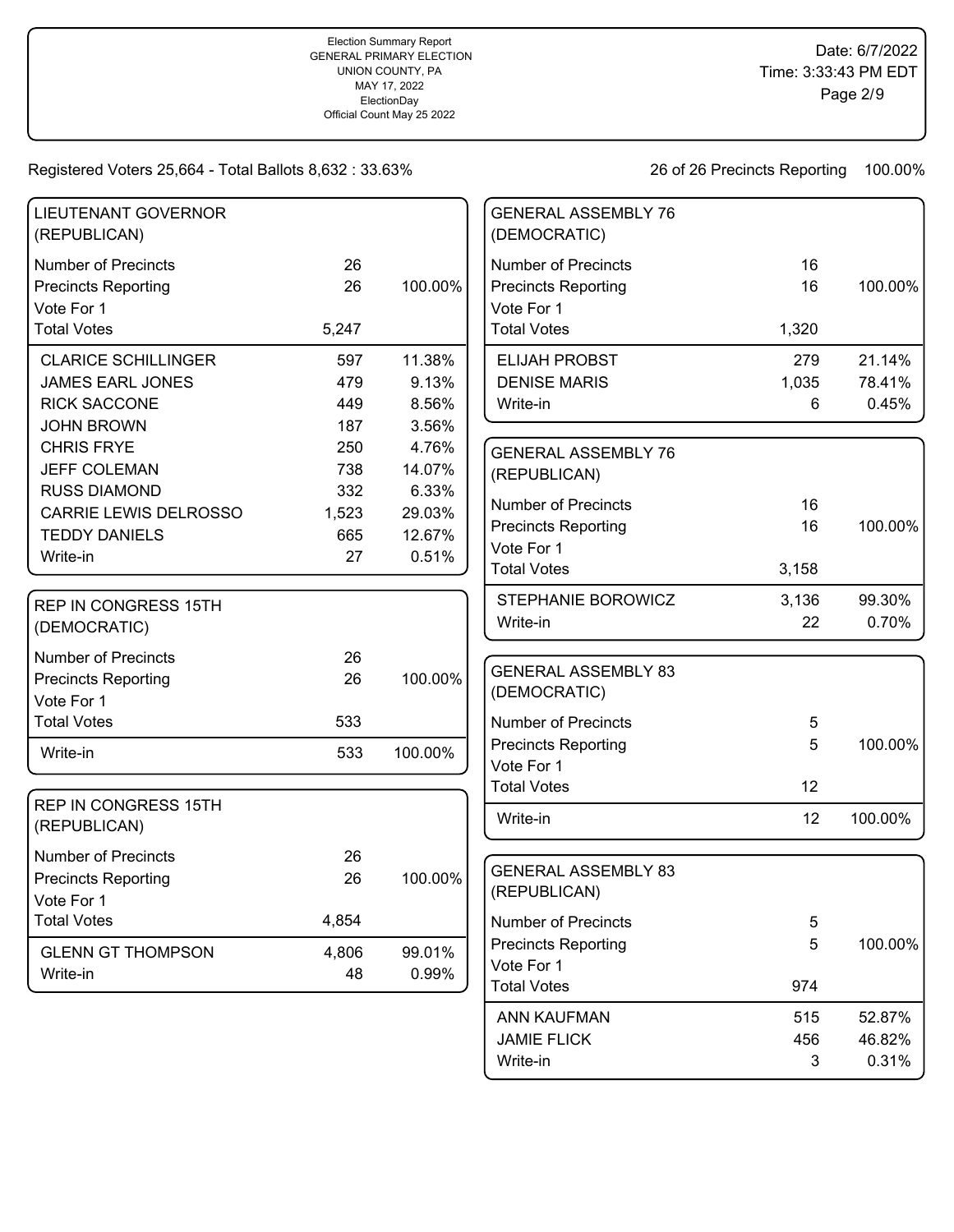| <b>GENERAL ASSEMBLY 85</b><br>(DEMOCRATIC)                               |             |                 | <b>BUFFALO 1 DEM COMMITTEE</b><br>(DEMOCRATIC)                         |                       |                 |
|--------------------------------------------------------------------------|-------------|-----------------|------------------------------------------------------------------------|-----------------------|-----------------|
| <b>Number of Precincts</b><br><b>Precincts Reporting</b><br>Vote For 1   | 5<br>5      | 100.00%         | <b>Number of Precincts</b><br><b>Precincts Reporting</b><br>Vote For 2 | 1<br>1                | 100.00%         |
| <b>Total Votes</b>                                                       | 85          |                 | <b>Total Votes</b>                                                     | 137                   |                 |
| Write-in                                                                 | 85          | 100.00%         | <b>JOHN MITCHELL</b><br>Write-in                                       | 135<br>$\overline{2}$ | 98.54%<br>1.46% |
| <b>GENERAL ASSEMBLY 85</b><br>(REPUBLICAN)<br><b>Number of Precincts</b> |             |                 | <b>BUFFALO1 REP COMMITTEE</b><br>(REPUBLICAN)                          |                       |                 |
| <b>Precincts Reporting</b>                                               | 5<br>5      | 100.00%         | <b>Number of Precincts</b><br><b>Precincts Reporting</b>               | 1<br>1                | 100.00%         |
| Vote For 1<br><b>Total Votes</b>                                         | 1,077       |                 | Vote For 2                                                             | 38                    |                 |
| DAVID H. ROWE<br>Write-in                                                | 1,056<br>21 | 98.05%<br>1.95% | <b>Total Votes</b><br>Write-in                                         | 38                    | 100.00%         |
| DEMOCRATIC STATE COMMITTEE<br>(DEMOCRATIC)                               |             |                 | <b>BUFFALO 2 DEM COMMITTEE</b><br>(DEMOCRATIC)                         |                       |                 |
| <b>Number of Precincts</b>                                               | 26          |                 | <b>Number of Precincts</b>                                             | 1                     |                 |
| <b>Precincts Reporting</b><br>Vote For 1                                 | 26          | 100.00%         | <b>Precincts Reporting</b><br>Vote For 2                               | 1                     | 100.00%         |
| <b>Total Votes</b>                                                       | 2,561       |                 | <b>Total Votes</b>                                                     | $\overline{4}$        |                 |
| <b>RICK THOMAS</b><br>Write-in                                           | 2,545<br>16 | 99.38%<br>0.62% | Write-in                                                               | 4                     | 100.00%         |
| REPUBLICAN STATE COMMITTEE<br>(REPUBLICAN)                               |             |                 | <b>BUFFALO 2 REP COMMITTEE</b><br>(REPUBLICAN)                         |                       |                 |
| <b>Number of Precincts</b><br><b>Precincts Reporting</b>                 | 26<br>26    | 100.00%         | <b>Number of Precincts</b><br><b>Precincts Reporting</b><br>Vote For 2 | 1<br>$\mathbf 1$      | 100.00%         |
| Vote For 1<br><b>Total Votes</b>                                         | 5,276       |                 | <b>Total Votes</b>                                                     | 162                   |                 |
| JOHN V. ROWE<br>Write-in                                                 | 5,233<br>43 | 99.18%<br>0.82% | ROBERT C. BLANKENSHIP<br>Write-in                                      | 153<br>9              | 94.44%<br>5.56% |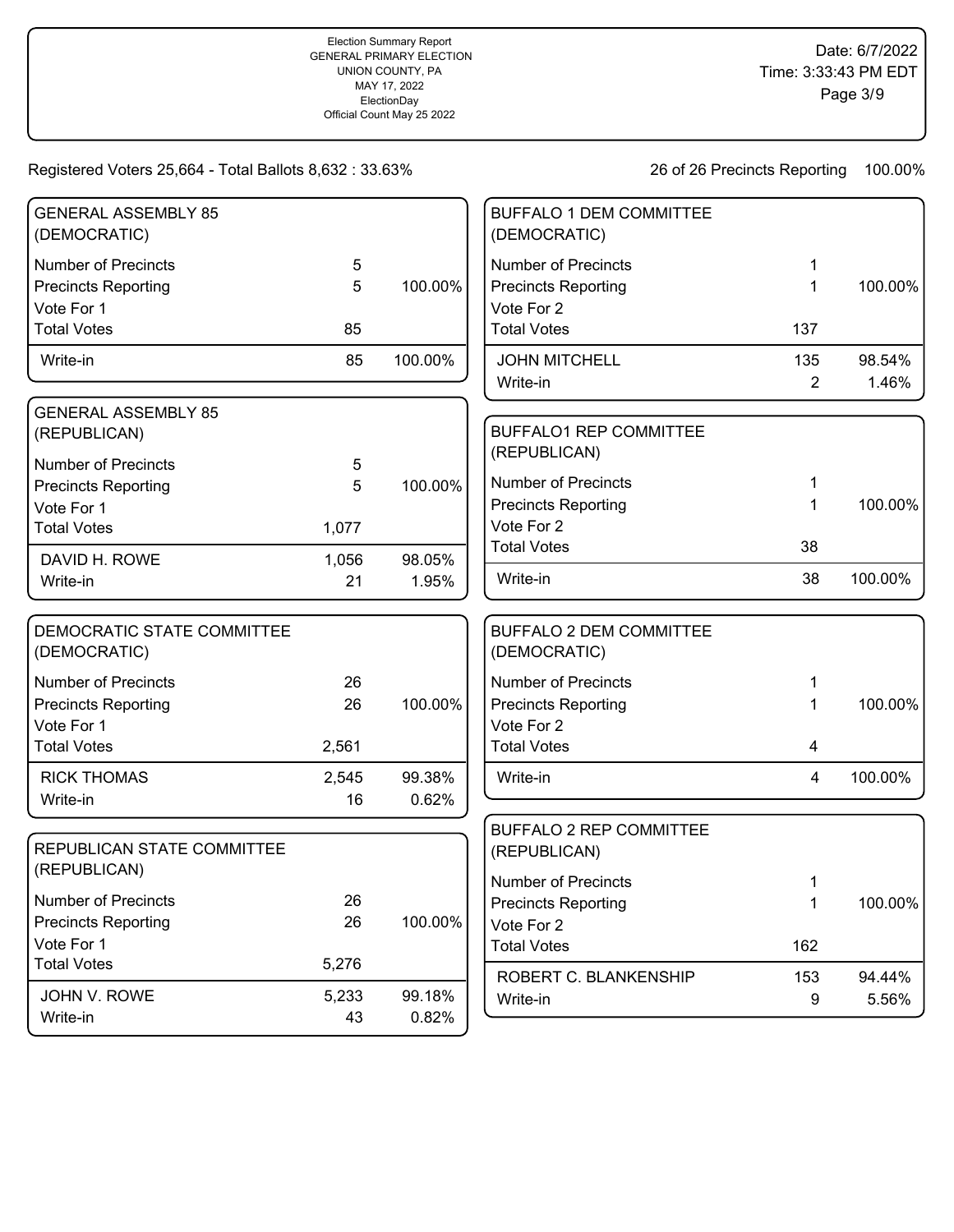| E BUFFALO 1 DEM COMMITTEE<br>(DEMOCRATIC) |                |         | E BUFFALO 3 DEM COMMITTEE<br>(DEMOCRATIC)                |                      |                 |
|-------------------------------------------|----------------|---------|----------------------------------------------------------|----------------------|-----------------|
| <b>Number of Precincts</b>                | 1              |         | <b>Number of Precincts</b>                               | 1                    |                 |
| <b>Precincts Reporting</b><br>Vote For 2  | 1              | 100.00% | <b>Precincts Reporting</b><br>Vote For 2                 | 1                    | 100.00%         |
| <b>Total Votes</b>                        | 364            |         | <b>Total Votes</b>                                       | 233                  |                 |
| <b>LANA KAY SNYDER</b>                    | 181            | 49.73%  | <b>KRISTY DAX</b>                                        | 224                  | 96.14%          |
| <b>RICK THOMAS</b>                        | 182            | 50.00%  | Write-in                                                 | 9                    | 3.86%           |
| Write-in                                  | 1              | 0.27%   |                                                          |                      |                 |
| E BUFFALO 1 REP COMMITTEE                 |                |         | E BUFFALO 3 REP COMMITTEE<br>(REPUBLICAN)                |                      |                 |
| (REPUBLICAN)                              |                |         | <b>Number of Precincts</b>                               |                      |                 |
| <b>Number of Precincts</b>                | 1              |         | <b>Precincts Reporting</b>                               | 1                    | 100.00%         |
| <b>Precincts Reporting</b>                | 1              | 100.00% | Vote For 2                                               |                      |                 |
| Vote For 2                                |                |         | <b>Total Votes</b>                                       | 406                  |                 |
| <b>Total Votes</b>                        | 26             |         | DAVID H. ROWE                                            | 218                  | 53.69%          |
| Write-in                                  | 26             | 100.00% | JOHN V. ROWE                                             | 187                  | 46.06%          |
|                                           |                |         | Write-in                                                 | 1                    | 0.25%           |
| E BUFFALO 2 DEM COMMITTEE<br>(DEMOCRATIC) |                |         | E BUFFALO 4 DEM COMMITTEE                                |                      |                 |
| <b>Number of Precincts</b>                |                |         | (DEMOCRATIC)                                             |                      |                 |
| <b>Precincts Reporting</b>                | 1              | 100.00% | <b>Number of Precincts</b>                               |                      |                 |
| Vote For 2                                |                |         | <b>Precincts Reporting</b>                               | 1                    | 100.00%         |
| <b>Total Votes</b>                        | 521            |         | Vote For 2                                               |                      |                 |
| <b>JOAN MOREAU</b>                        | 276            | 52.98%  | <b>Total Votes</b>                                       | 16                   |                 |
| <b>ZACHARY SCHERR</b>                     | 243            | 46.64%  | Write-in                                                 | 16                   | 100.00%         |
| Write-in                                  | $\overline{2}$ | 0.38%   |                                                          |                      |                 |
|                                           |                |         | E BUFFALO 4 REP COMMITTEE                                |                      |                 |
| E BUFFALO 2 REP COMMITTEE<br>(REPUBLICAN) |                |         | (REPUBLICAN)                                             |                      |                 |
| <b>Number of Precincts</b>                |                |         | <b>Number of Precincts</b><br><b>Precincts Reporting</b> | 1<br>1               | 100.00%         |
| <b>Precincts Reporting</b>                | 1<br>1         | 100.00% | Vote For 2                                               |                      |                 |
| Vote For 2                                |                |         | <b>Total Votes</b>                                       | 64                   |                 |
| <b>Total Votes</b>                        | 231            |         |                                                          |                      |                 |
| DANIEL F. CLARK                           | 217            | 93.94%  | <b>MIKE GLAZER</b><br>Write-in                           | 62<br>$\overline{2}$ | 96.88%<br>3.12% |
| Write-in                                  | 14             | 6.06%   |                                                          |                      |                 |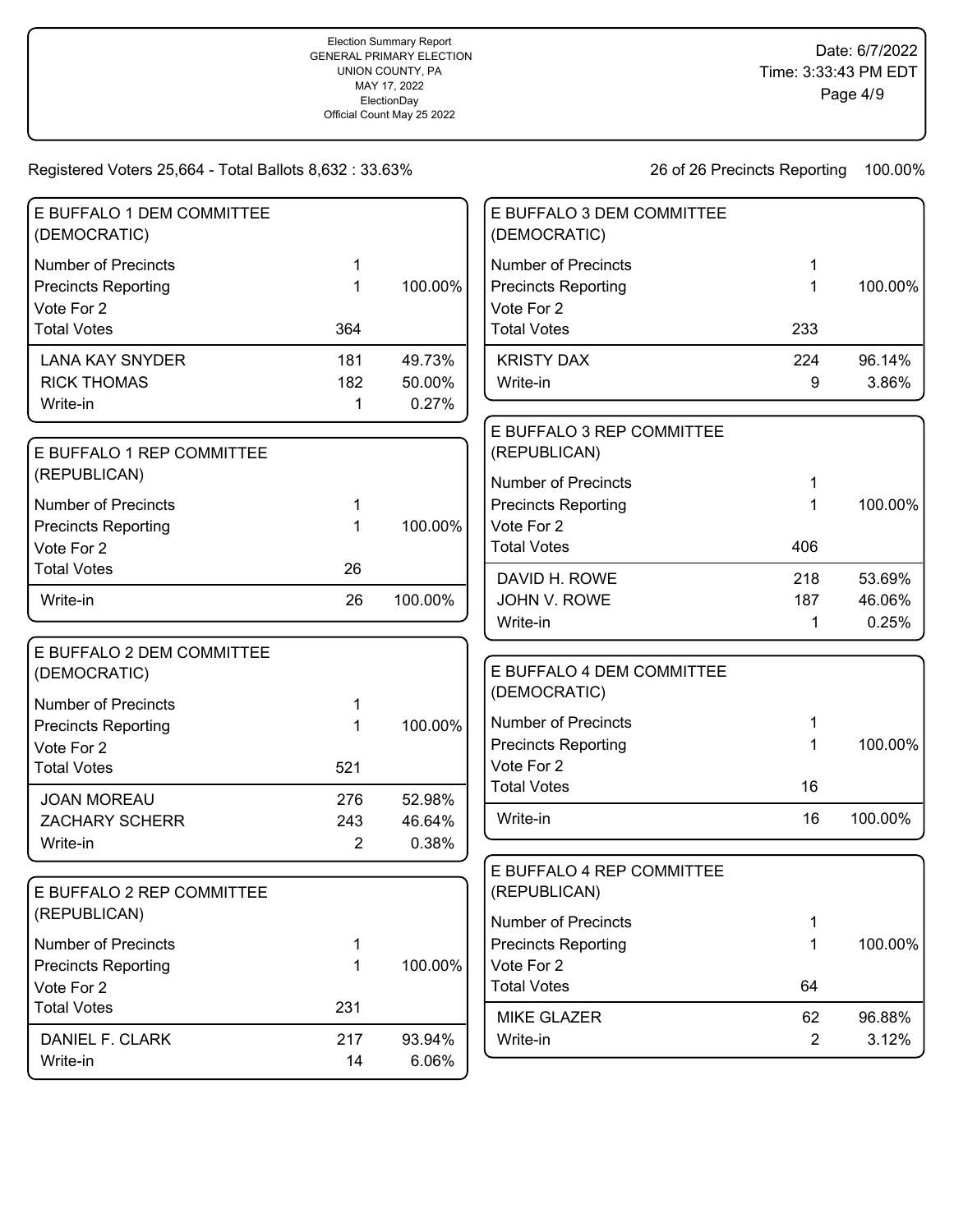26 of 26 Precincts Reporting 100.00%

Write-in 28 100.00%

| <b>GREGG DEM COMMITTEE</b><br>(DEMOCRATIC) |                |         | HARTLEY DEM COMMITTEE<br>(DEMOCRATIC)    |          |         |
|--------------------------------------------|----------------|---------|------------------------------------------|----------|---------|
| <b>Number of Precincts</b>                 | 1              |         | <b>Number of Precincts</b>               | 1        |         |
| <b>Precincts Reporting</b>                 | 1              | 100.00% | <b>Precincts Reporting</b>               | 1        | 100.00% |
| Vote For 2                                 |                |         | Vote For 2                               |          |         |
| <b>Total Votes</b>                         | 0              |         | <b>Total Votes</b>                       | 43       |         |
| Write-in                                   | $\mathbf 0$    | 0%      | <b>CINDY POTOESKI</b>                    | 43       | 100.00% |
|                                            |                |         | Write-in                                 | 0        | 0%      |
| <b>GREGG REP COMMITTEE</b>                 |                |         |                                          |          |         |
| (REPUBLICAN)                               |                |         | HARTLEY REP COMMITTEE                    |          |         |
| <b>Number of Precincts</b>                 | 1              |         | (REPUBLICAN)                             |          |         |
| <b>Precincts Reporting</b>                 | 1              | 100.00% | <b>Number of Precincts</b>               | 1        |         |
| Vote For 2                                 |                |         | <b>Precincts Reporting</b>               | 1        | 100.00% |
| <b>Total Votes</b>                         | $\overline{2}$ |         | Vote For 2                               |          |         |
| Write-in                                   | $\overline{2}$ | 100.00% | <b>Total Votes</b>                       | 452      |         |
|                                            |                |         | PAMELA HACKENBURG                        | 245      | 54.20%  |
| HARTLETON DEM COMMITTEE                    |                |         | <b>KENNY SHIRK</b>                       | 205      | 45.35%  |
| (DEMOCRATIC)                               |                |         | Write-in                                 | 2        | 0.44%   |
| <b>Number of Precincts</b>                 | 1              |         | <b>KELLY 1 DEM COMMITTEE</b>             |          |         |
| <b>Precincts Reporting</b>                 | 1              | 100.00% | (DEMOCRATIC)                             |          |         |
| Vote For 2                                 |                |         |                                          |          |         |
| <b>Total Votes</b>                         | 0              |         | <b>Number of Precincts</b>               |          |         |
| Write-in                                   | 0              | 0%      | <b>Precincts Reporting</b><br>Vote For 2 | 1        | 100.00% |
|                                            |                |         | <b>Total Votes</b>                       | 193      |         |
| HARTLETON REP COMMITTEE                    |                |         |                                          |          | 97.41%  |
| (REPUBLICAN)                               |                |         | <b>KENNETH LANDIS</b><br>Write-in        | 188<br>5 | 2.59%   |
| <b>Number of Precincts</b>                 |                |         |                                          |          |         |
| <b>Precincts Reporting</b>                 |                | 100.00% | KELLY 1 REP COMMITTEE                    |          |         |
| Vote For 2                                 |                |         | (REPUBLICAN)                             |          |         |
| <b>Total Votes</b>                         | $\overline{2}$ |         |                                          |          |         |
| Write-in                                   | $\overline{2}$ | 100.00% | <b>Number of Precincts</b>               | 1        |         |
|                                            |                |         | <b>Precincts Reporting</b>               | 1        | 100.00% |
|                                            |                |         | Vote For 2<br><b>Total Votes</b>         | 28       |         |
|                                            |                |         |                                          |          |         |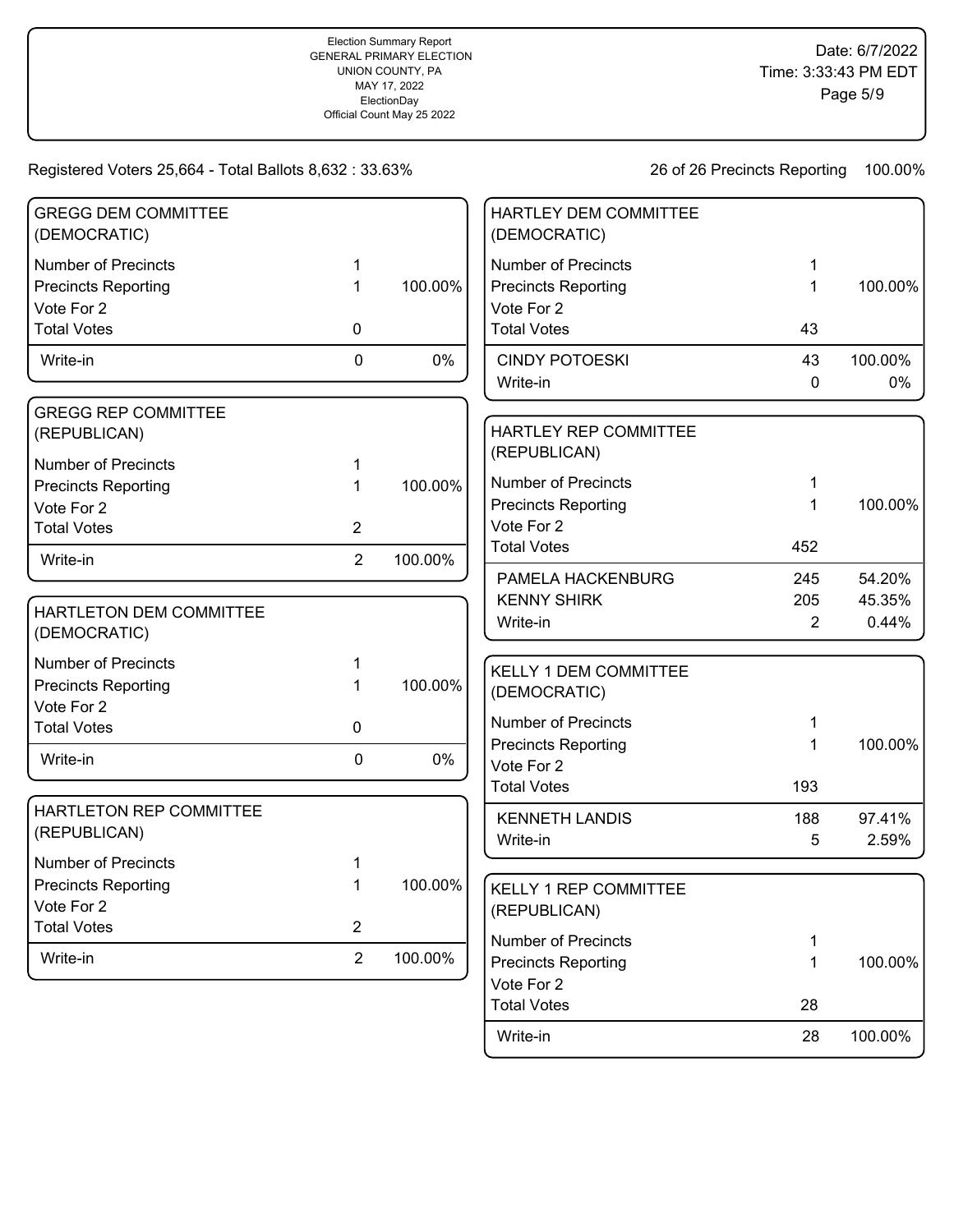Write-in 19 100.00%

| KELLY 2 DEM COMMITTEE<br>(DEMOCRATIC)                                  |                |         | LEWISBURG 1 REP COMMITTEE<br>(REPUBLICAN)                              |             |                 |
|------------------------------------------------------------------------|----------------|---------|------------------------------------------------------------------------|-------------|-----------------|
| <b>Number of Precincts</b><br><b>Precincts Reporting</b>               | 1<br>1         | 100.00% | <b>Number of Precincts</b><br><b>Precincts Reporting</b>               | 1           | 100.00%         |
| Vote For 2<br><b>Total Votes</b>                                       | 6              |         | Vote For 2<br><b>Total Votes</b>                                       | 6           |                 |
| Write-in                                                               | 6              | 100.00% | Write-in                                                               | 6           | 100.00%         |
| <b>KELLY 2 REP COMMITTEE</b><br>(REPUBLICAN)                           |                |         | LEWISBURG 2 DEM COMMITTEE<br>(DEMOCRATIC)                              |             |                 |
| <b>Number of Precincts</b><br><b>Precincts Reporting</b><br>Vote For 2 | 1<br>1         | 100.00% | <b>Number of Precincts</b><br><b>Precincts Reporting</b><br>Vote For 2 | 1<br>1      | 100.00%         |
| <b>Total Votes</b>                                                     | $\overline{2}$ |         | <b>Total Votes</b>                                                     | 21          |                 |
| Write-in                                                               | $\overline{2}$ | 100.00% | Write-in                                                               | 21          | 100.00%         |
| <b>LEWIS DEM COMMITTEE</b><br>(DEMOCRATIC)                             |                |         | LEWISBURG 2 REP COMMITTEE<br>(REPUBLICAN)                              |             |                 |
| <b>Number of Precincts</b>                                             | 1              |         | <b>Number of Precincts</b>                                             |             |                 |
| <b>Precincts Reporting</b><br>Vote For 2                               | 1              | 100.00% | <b>Precincts Reporting</b><br>Vote For 2                               |             | 100.00%         |
| <b>Total Votes</b>                                                     | $\overline{2}$ |         | <b>Total Votes</b>                                                     | 10          |                 |
| Write-in                                                               | $\overline{2}$ | 100.00% | Write-in                                                               | 10          | 100.00%         |
| <b>LEWIS REP COMMITTEE</b><br>(REPUBLICAN)                             |                |         | LEWISBURG 3 DEM COMMITTEE<br>(DEMOCRATIC)                              |             |                 |
| <b>Number of Precincts</b>                                             |                |         | <b>Number of Precincts</b>                                             |             |                 |
| <b>Precincts Reporting</b>                                             | 1              | 100.00% | <b>Precincts Reporting</b>                                             | 1           | 100.00%         |
| Vote For 2<br><b>Total Votes</b>                                       | 11             |         | Vote For 2<br><b>Total Votes</b>                                       | 74          |                 |
| Write-in                                                               | 11             | 100.00% | <b>JULIANNA C. COOPER</b><br>Write-in                                  | 68<br>$\,6$ | 91.89%<br>8.11% |
| LEWISBURG 1 DEM COMMITTEE<br>(DEMOCRATIC)                              |                |         |                                                                        |             |                 |
| <b>Number of Precincts</b><br><b>Precincts Reporting</b>               | 1<br>1         | 100.00% |                                                                        |             |                 |
| Vote For 2<br><b>Total Votes</b>                                       | 19             |         |                                                                        |             |                 |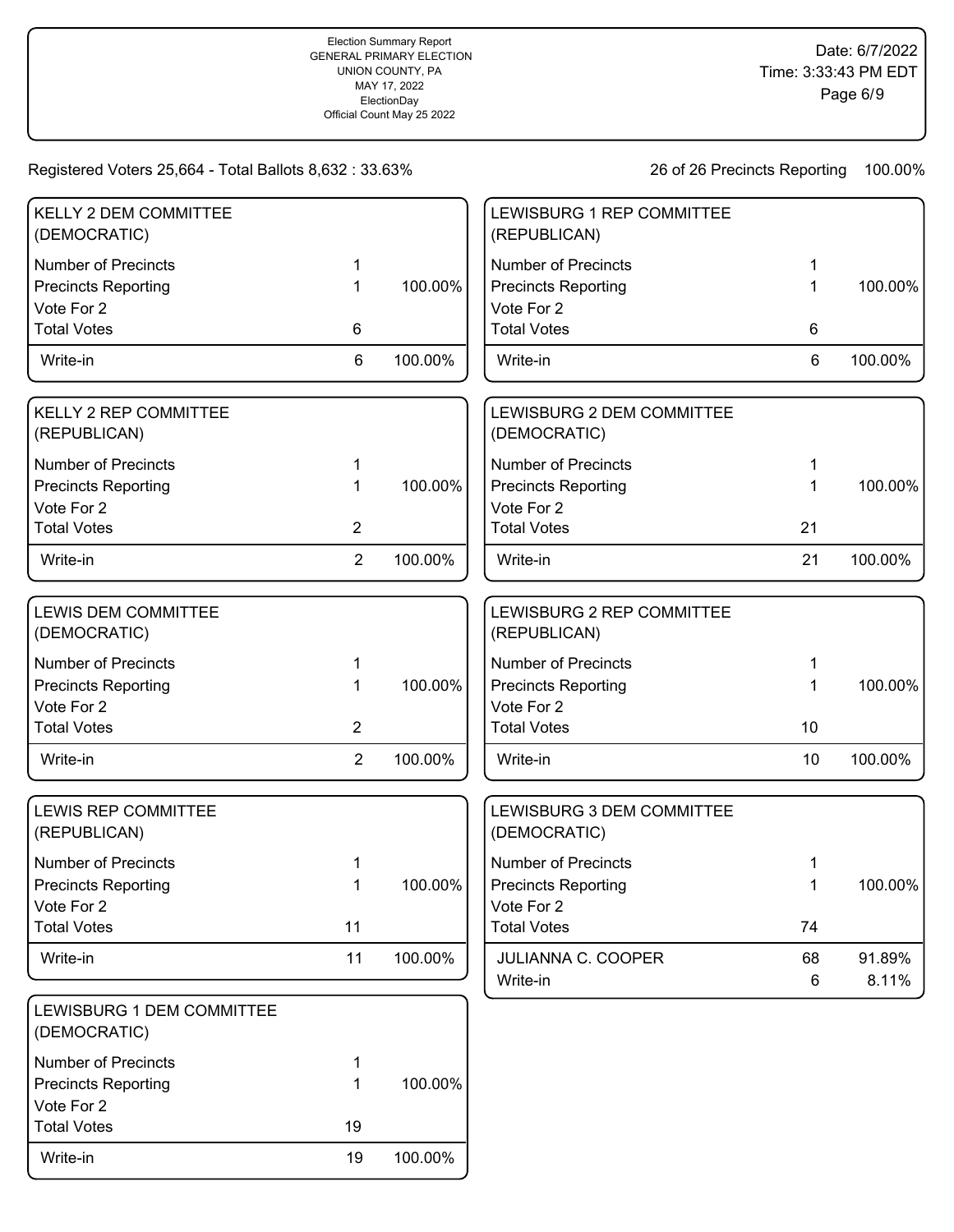| LEWISBURG 3 REP COMMITTEE<br>(REPUBLICAN)                              |             |         | <b>LIMESTONE REP COMMITTEE</b><br>(REPUBLICAN)                         |                |         |
|------------------------------------------------------------------------|-------------|---------|------------------------------------------------------------------------|----------------|---------|
| <b>Number of Precincts</b><br><b>Precincts Reporting</b><br>Vote For 2 | 1<br>1      | 100.00% | <b>Number of Precincts</b><br><b>Precincts Reporting</b><br>Vote For 2 | 1<br>1         | 100.00% |
| <b>Total Votes</b>                                                     | 0           |         | <b>Total Votes</b>                                                     | 14             |         |
| Write-in                                                               | $\mathbf 0$ | 0%      | Write-in                                                               | 14             | 100.00% |
| LEWISBURG 4 DEM COMMITTEE<br>(DEMOCRATIC)                              |             |         | MIFFLINBURG E DEM COMMITTEE<br>(DEMOCRATIC)                            |                |         |
| <b>Number of Precincts</b>                                             | 1           |         | <b>Number of Precincts</b>                                             | 1              |         |
| <b>Precincts Reporting</b><br>Vote For 2                               |             | 100.00% | <b>Precincts Reporting</b><br>Vote For 2                               | 1              | 100.00% |
| <b>Total Votes</b>                                                     | 26          |         | <b>Total Votes</b>                                                     | 189            |         |
| Write-in                                                               | 26          | 100.00% | <b>ASHLEY C. SHAY</b>                                                  | 102            | 53.97%  |
|                                                                        |             |         | <b>DREW FAUST</b>                                                      | 87             | 46.03%  |
| LEWISBURG 4 REP COMMITTEE<br>(REPUBLICAN)                              |             |         | Write-in                                                               | 0              | 0%      |
| <b>Number of Precincts</b><br><b>Precincts Reporting</b>               | 1<br>1      | 100.00% | MIFFLINBURG E REP COMMITTEE<br>(REPUBLICAN)                            |                |         |
| Vote For 2                                                             |             |         | <b>Number of Precincts</b>                                             | 1              |         |
| <b>Total Votes</b>                                                     | 10          |         | <b>Precincts Reporting</b>                                             | 1              | 100.00% |
| Write-in                                                               | 10          | 100.00% | Vote For 2<br><b>Total Votes</b>                                       | 22             |         |
| <b>LIMESTONE DEM COMMITTEE</b>                                         |             |         | Write-in                                                               | 22             | 100.00% |
| (DEMOCRATIC)                                                           |             |         |                                                                        |                |         |
| <b>Number of Precincts</b><br><b>Precincts Reporting</b>               | 1<br>1      | 100.00% | MIFFLINBURG W DEM COMMITTEE<br>(DEMOCRATIC)                            |                |         |
| Vote For 2                                                             |             |         | Number of Precincts                                                    | 1              |         |
| <b>Total Votes</b>                                                     | 99          |         | <b>Precincts Reporting</b>                                             | 1              | 100.00% |
| <b>GARY KENDALL</b>                                                    | 52          | 52.53%  | Vote For 2                                                             |                |         |
| ROLANDA L. RITZMAN                                                     | 47          | 47.47%  | <b>Total Votes</b>                                                     | $\overline{2}$ |         |
| Write-in                                                               | 0           | 0%      | Write-in                                                               | $\overline{2}$ | 100.00% |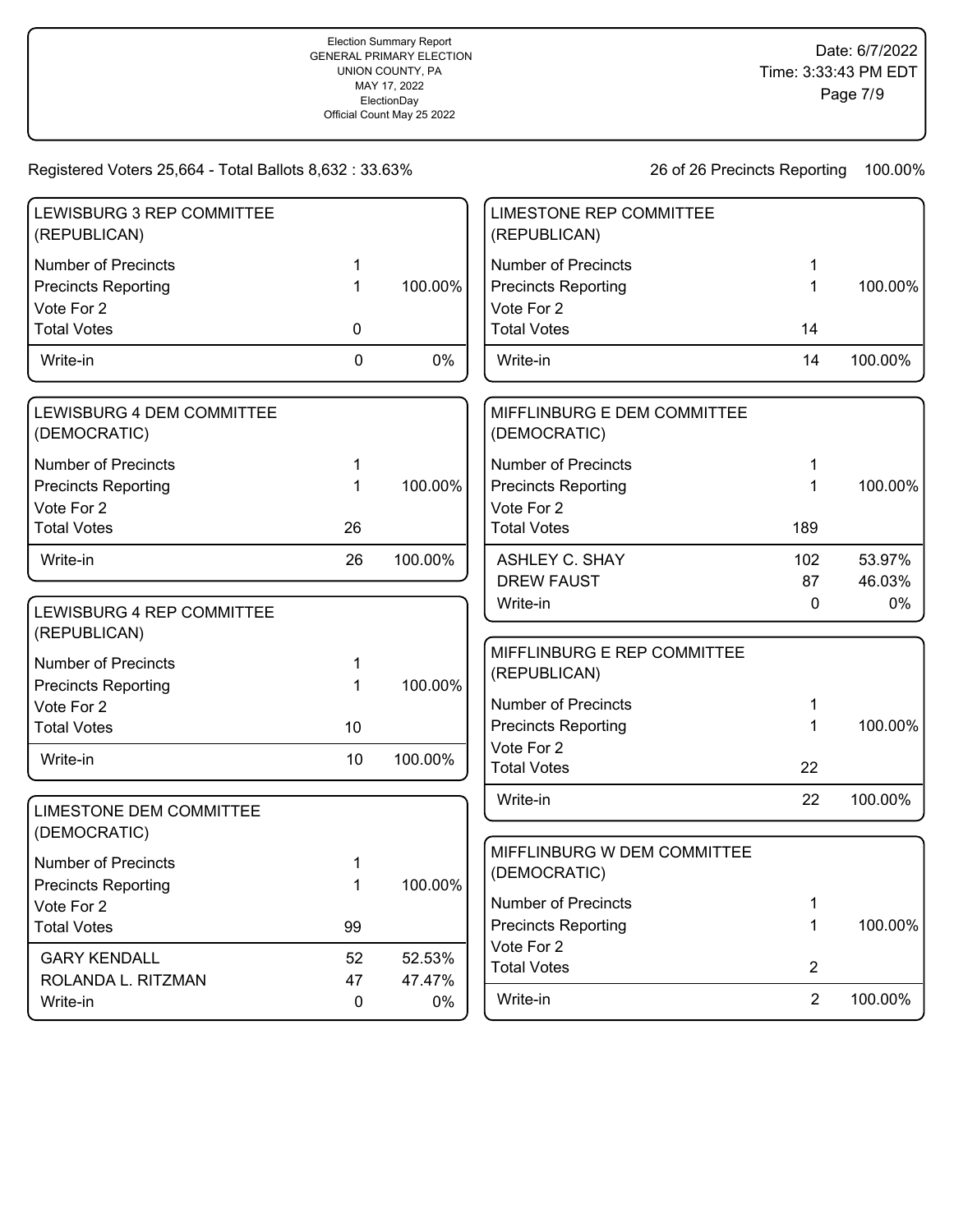| MIFFLINBURG W REP COMMITTEE<br>(REPUBLICAN)     |     |         | UNION REP COMMITTEE<br>(REPUBLICAN)     |     |         |
|-------------------------------------------------|-----|---------|-----------------------------------------|-----|---------|
| <b>Number of Precincts</b>                      | 1   |         | <b>Number of Precincts</b>              | 1   |         |
| <b>Precincts Reporting</b>                      | 1   | 100.00% | <b>Precincts Reporting</b>              | 1   | 100.00% |
| Vote For 2                                      |     |         | Vote For 2                              |     |         |
| <b>Total Votes</b>                              | 8   |         | <b>Total Votes</b>                      | 299 |         |
| Write-in                                        | 8   | 100.00% | <b>BILLY ALLRED</b>                     | 278 | 92.98%  |
|                                                 |     |         | Write-in                                | 21  | 7.02%   |
| <b>NEW BERLIN DEM COMMITTEE</b>                 |     |         |                                         |     |         |
| (DEMOCRATIC)                                    |     |         | W BUFFALO DEM COMMITTEE                 |     |         |
| <b>Number of Precincts</b>                      | 1   |         | (DEMOCRATIC)                            |     |         |
| <b>Precincts Reporting</b>                      | 1   | 100.00% | <b>Number of Precincts</b>              | 1   |         |
| Vote For 2                                      |     |         | <b>Precincts Reporting</b>              | 1   | 100.00% |
| <b>Total Votes</b>                              | 49  |         | Vote For 2                              |     |         |
| <b>JOHN SHOWERS</b>                             | 45  | 91.84%  | <b>Total Votes</b>                      | 5   |         |
| Write-in                                        | 4   | 8.16%   | Write-in                                | 5   | 100.00% |
|                                                 |     |         |                                         |     |         |
| <b>NEW BERLIN REP COMMITTEE</b><br>(REPUBLICAN) |     |         | W BUFFALO REP COMMITTEE<br>(REPUBLICAN) |     |         |
| <b>Number of Precincts</b>                      | 1   |         | <b>Number of Precincts</b>              | 1   |         |
| <b>Precincts Reporting</b>                      | 1   | 100.00% | <b>Precincts Reporting</b>              | 1   | 100.00% |
| Vote For 2                                      |     |         | Vote For 2                              |     |         |
| <b>Total Votes</b>                              | 9   |         | <b>Total Votes</b>                      | 848 |         |
| Write-in                                        | 9   | 100.00% | <b>MATT REBER</b>                       | 376 | 44.34%  |
|                                                 |     |         | <b>JEFF REBER</b>                       | 459 | 54.13%  |
| <b>UNION DEM COMMITTEE</b>                      |     |         | Write-in                                | 13  | 1.53%   |
| (DEMOCRATIC)                                    |     |         |                                         |     |         |
| <b>Number of Precincts</b>                      |     |         | WHITE DEER 1 DEM COMMITTEE              |     |         |
|                                                 | 1   | 100.00% | (DEMOCRATIC)                            |     |         |
| <b>Precincts Reporting</b><br>Vote For 2        | 1   |         | <b>Number of Precincts</b>              | 1   |         |
| <b>Total Votes</b>                              | 246 |         | <b>Precincts Reporting</b>              | 1   | 100.00% |
|                                                 |     |         | Vote For 2                              |     |         |
| SHARI R. JACOBSON                               | 124 | 50.41%  | <b>Total Votes</b>                      | 3   |         |
| DAVID M. JACOBSON                               | 122 | 49.59%  |                                         |     |         |
| Write-in                                        | 0   | 0%      | Write-in                                | 3   | 100.00% |